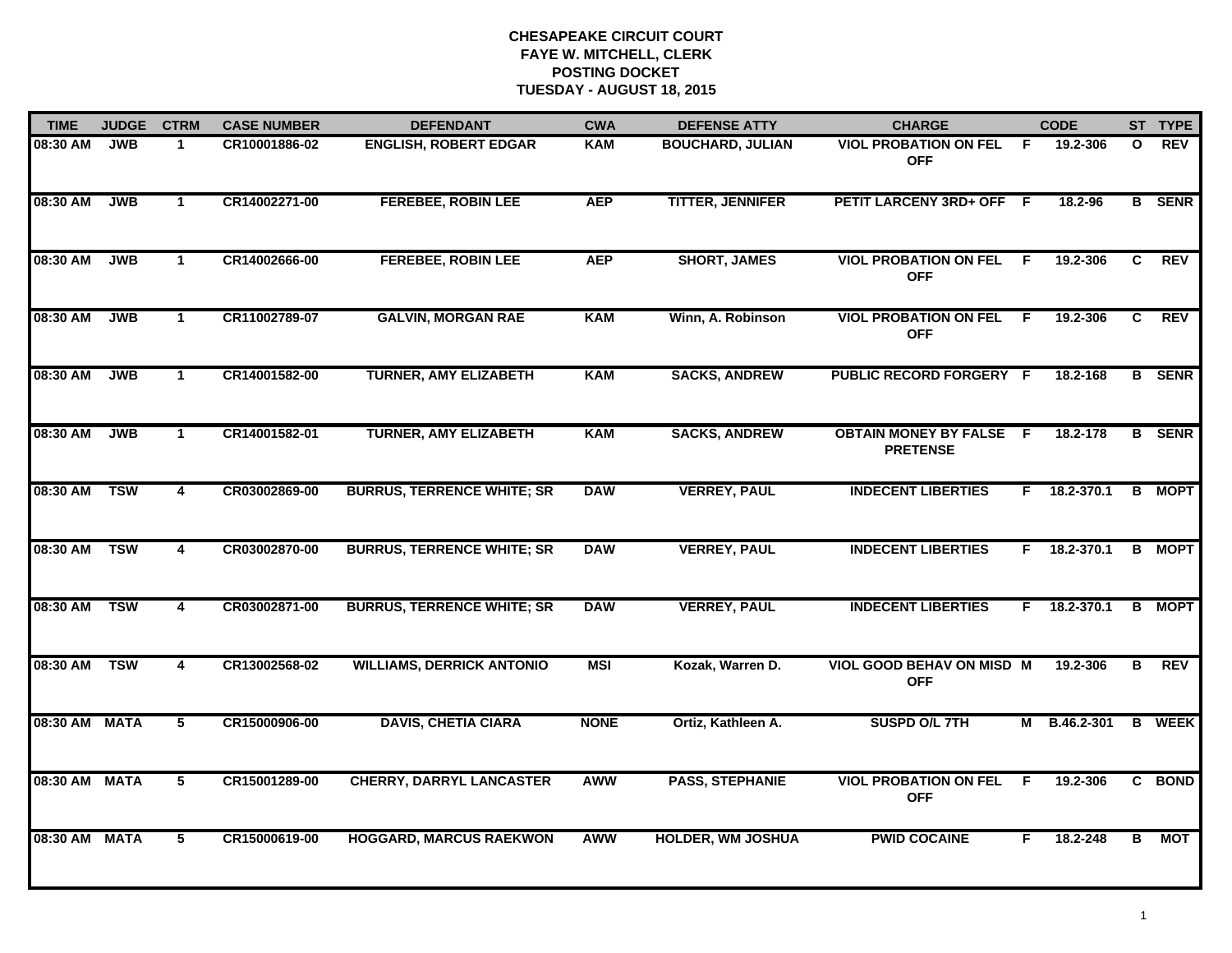| <b>TIME</b>   | <b>JUDGE</b> | <b>CTRM</b>             | <b>CASE NUMBER</b> | <b>DEFENDANT</b>                    | <b>CWA</b> | <b>DEFENSE ATTY</b>     | <b>CHARGE</b>                              |     | <b>CODE</b>  |    | ST TYPE       |
|---------------|--------------|-------------------------|--------------------|-------------------------------------|------------|-------------------------|--------------------------------------------|-----|--------------|----|---------------|
| 08:30 AM MATA |              | 5.                      | CR11003222-01      | <b>HOWELL, BROOKE LYNN</b>          | AWW        | <b>STOKES, MARK</b>     | <b>VIOL PROBATION ON FEL</b><br><b>OFF</b> | -F. | 19.2-306     | C. | <b>REV</b>    |
| 08:30 AM      | <b>MATA</b>  | $\overline{\mathbf{5}}$ | CR13001184-02      | <b>ROBERTS, DONALD JAMES</b>        | <b>AWW</b> | <b>STOKES, MARK</b>     | <b>VIOL PROBATION ON FEL</b><br><b>OFF</b> | -F  | 19.2-306     | C  | <b>REV</b>    |
| 08:30 AM      | <b>MATA</b>  | 5                       | CR14000079-01      | <b>UPSHAW, GREGORY BERNARD</b>      | <b>AJS</b> | <b>BUYRN, RICHARD</b>   | <b>VIOL PROBATION ON FEL</b><br><b>OFF</b> | -F  | 19.2-306     |    | C BOND        |
| 08:30 AM      | <b>RDS</b>   | 6                       | CR14002272-00      | <b>GRAY, ANDREW HIAWATHIA; III</b>  | <b>AEP</b> | SWIFT-SHERARD, SANITA   | <b>GRAND LARCENY</b>                       | F.  | 18.2-95      |    | <b>B</b> SENR |
| 08:30 AM      | <b>RDS</b>   | 6                       | CR14001783-04      | <b>HERRING-GEIGER, HEATHER LYNN</b> | <b>PLC</b> | <b>SHORT, JAMES</b>     | <b>VIOL PROBATION ON FEL</b><br><b>OFF</b> | F.  | 19.2-306     | C. | <b>REV</b>    |
| 08:30 AM      | <b>RDS</b>   | 6                       | CR15000185-01      | <b>SANDERS, KRISTAL L</b>           | <b>AHM</b> | <b>Buyrn, William E</b> | <b>GRAND LARCENY</b>                       | F.  | 18.2-95      |    | <b>B</b> SENR |
| 09:30 AM      | <b>MATA</b>  | $5\phantom{.0}$         | CR12003177-01      | <b>OUTLAND, TYRONE TERRY</b>        | <b>PLC</b> |                         | <b>VIOL PROBATION ON FEL</b><br><b>OFF</b> | -F  | 19.2-306     | C  | <b>AC</b>     |
| 09:30 AM      | <b>MATA</b>  | 5                       | CR15001355-00      | <b>WILLIAMS, JOHN ROBERT</b>        | <b>AHM</b> |                         | <b>GRAND LARCENY</b>                       | F   | 18.2-95      |    | <b>B</b> ADAT |
| 10:00 AM      | <b>JWB</b>   | $\overline{1}$          | CR15001234-00      | <b>CHAPPELL, LAUREN NICOLE</b>      | <b>PLC</b> | <b>TITTER, JENNIFER</b> | <b>STATUTORY BURGLARY</b>                  | E   | 18.2-91      | в  | C.            |
| 10:00 AM      | <b>JWB</b>   | $\mathbf{1}$            | CR15001234-01      | <b>CHAPPELL, LAUREN NICOLE</b>      | <b>PLC</b> | <b>TITTER, JENNIFER</b> | <b>GRAND LARCENY</b>                       | F.  | $18.2 - 95$  | B  | $\mathbf{c}$  |
| 10:00 AM      | <b>JWB</b>   | $\mathbf{1}$            | CR15000900-00      | <b>DURHAM, BARRY FLEMING</b>        | <b>PLC</b> | <b>BARLOW, JASON A</b>  | <b>DWI/DRUGS, 1ST (ACC)</b>                |     | M D.18.2-266 |    | S TRYL        |
| 10:00 AM      | <b>JWB</b>   | $\mathbf{1}$            | CR09001830-00      | <b>FLORA, JEFFERY JONT'E</b>        | <b>AWW</b> | <b>LABOUNTY, OKSANA</b> | <b>POSSESS HEROIN</b>                      | F.  | 18.2-250     | C  | <b>ROL</b>    |
| 10:00 AM      | <b>JWB</b>   | $\mathbf{1}$            | CR09001831-00      | <b>FLORA, JEFFERY JONT'E</b>        | <b>AWW</b> | <b>LABOUNTY, OKSANA</b> | <b>PWID COCAINE</b>                        | F.  | 18.2-248     | C. | <b>ROL</b>    |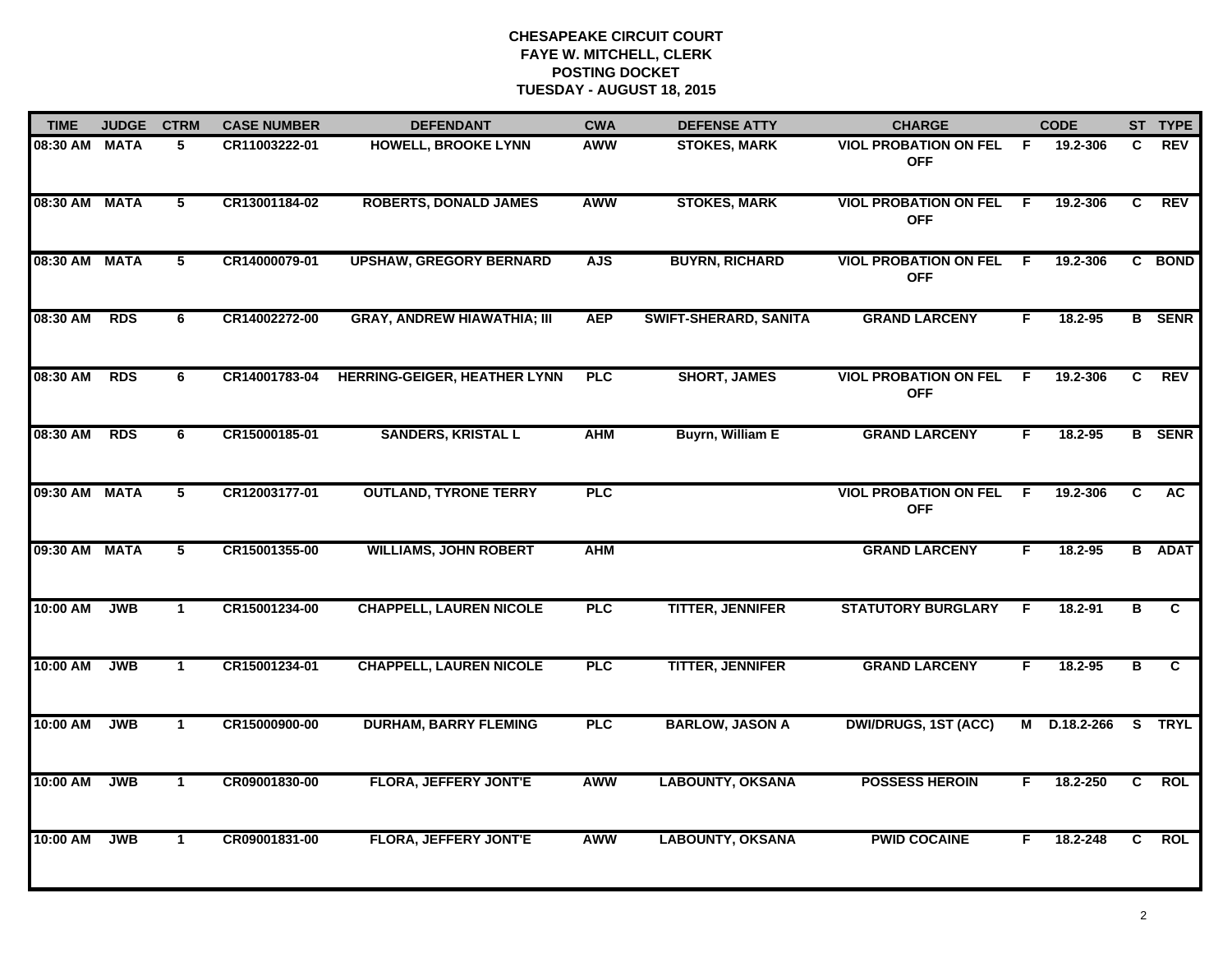| <b>TIME</b>   | <b>JUDGE</b> | <b>CTRM</b>             | <b>CASE NUMBER</b> | <b>DEFENDANT</b>                  | <b>CWA</b> | <b>DEFENSE ATTY</b>       | <b>CHARGE</b>                               |              | <b>CODE</b>         |   | ST TYPE       |
|---------------|--------------|-------------------------|--------------------|-----------------------------------|------------|---------------------------|---------------------------------------------|--------------|---------------------|---|---------------|
| 10:00 AM      | <b>JWB</b>   | $\mathbf 1$             | CR15001373-00      | <b>MURGIA, MARK DAVID</b>         | <b>SNS</b> | Miller, Daniel J.         | <b>COMPUTER-SOLICIT CHILD F</b><br>>15      |              | 18.2-374.3          | В | MOT           |
| 10:00 AM      | <b>JWB</b>   | $\mathbf{1}$            | CR15001177-00      | <b>WALLACE, DREAN L</b>           | AWW        | Kozak, Warren D.          | <b>PWID MARIJUANA</b>                       |              | $F$ 18.2-248.1      |   | <b>B</b> TRYL |
| 10:00 AM      | <b>JWB</b>   | $\mathbf{1}$            | CR15001177-01      | <b>WALLACE, DREAN L</b>           | <b>AWW</b> | Kozak, Warren D.          | <b>RECKLESS DRIVING</b><br><b>GENERALLY</b> |              | M A.46.2-852 S TRYL |   |               |
| 10:00 AM      | <b>BHK</b>   | $\mathbf{3}$            | CR15000761-00      | <b>KENT, RICHARD KARL</b>         | <b>JAF</b> | <b>GLASS, DALTON</b>      | <b>DUI-1ST</b>                              |              | M A.18.2-266        |   | <b>B</b> TRYL |
| 10:00 AM      | <b>BHK</b>   | $\mathbf{3}$            | CR12001785-02      | <b>LAWRENCE, NATHAN SCOTT</b>     | <b>CEE</b> | Buyrn, Richard L.         | <b>FTC ASAP</b>                             | М            | 18.2-456            |   | C BOND        |
| 10:00 AM      | <b>BHK</b>   | $\mathbf{3}$            | CR14001887-00      | PERSON, CLEVELAND LEE             | <b>JAF</b> |                           | <b>DWI: 1ST OFFENSE</b>                     | М            | 18.2-266            |   | <b>B</b> TRYL |
| 10:00 AM      | <b>BHK</b>   | 3                       | CR14001887-01      | PERSON, CLEVELAND LEE             | <b>JAF</b> |                           | <b>REFUSE BLOOD/BREATH</b><br><b>TEST</b>   | C            | 18.2-268.2          |   | <b>B</b> TRYL |
| 10:00 AM      | <b>BHK</b>   | 3                       | CR14001887-02      | PERSON, CLEVELAND LEE             | <b>JAF</b> |                           | <b>POSSESS MARIJUANA</b>                    |              | M 18.2-250.1        |   | <b>B</b> TRYL |
| 10:00 AM      | <b>BHK</b>   | $\mathbf{3}$            | CR14001887-03      | PERSON, CLEVELAND LEE             | <b>JAF</b> |                           | <b>SC FTA ADAT</b>                          | М            | 18.2-456            | в | SC            |
| 10:00 AM      | <b>MATA</b>  | $\overline{\mathbf{5}}$ | CR15000388-00      | <b>ADAMS, JAMES TYLER</b>         | <b>ASA</b> | <b>SPENCER, JO ANNE</b>   | <b>POSSESS COCAINE</b>                      | F.           | $18.2 - 250$        | В | <b>ROL</b>    |
| 10:00 AM MATA |              | $5\overline{)}$         | CR14000795-01      | <b>DRAKE, MICHAEL FRANCIS</b>     | <b>KAM</b> | <b>BUYRN, RICHARD</b>     | <b>VIOL PROBATION ON FEL</b><br><b>OFF</b>  | -F           | 19.2-306            |   | C BOND        |
| 10:00 AM      | <b>MATA</b>  | $\overline{5}$          | CR15000818-00      | <b>FUGATE, EDDIE DUWAYNE</b>      | <b>ASA</b> | <b>POULSON, MICHAEL C</b> | <b>DUI 2ND</b>                              |              | M B.18.2-266        |   | <b>B</b> TRYL |
| 10:00 AM MATA |              | 5                       | CR15001581-00      | <b>HERNANDEZ VICENTE, DELFINO</b> | <b>ASA</b> | <b>MILLER, BRAD</b>       | <b>BOND APPEAL</b>                          | $\mathbf{o}$ | 19.2-124            |   | C BOND        |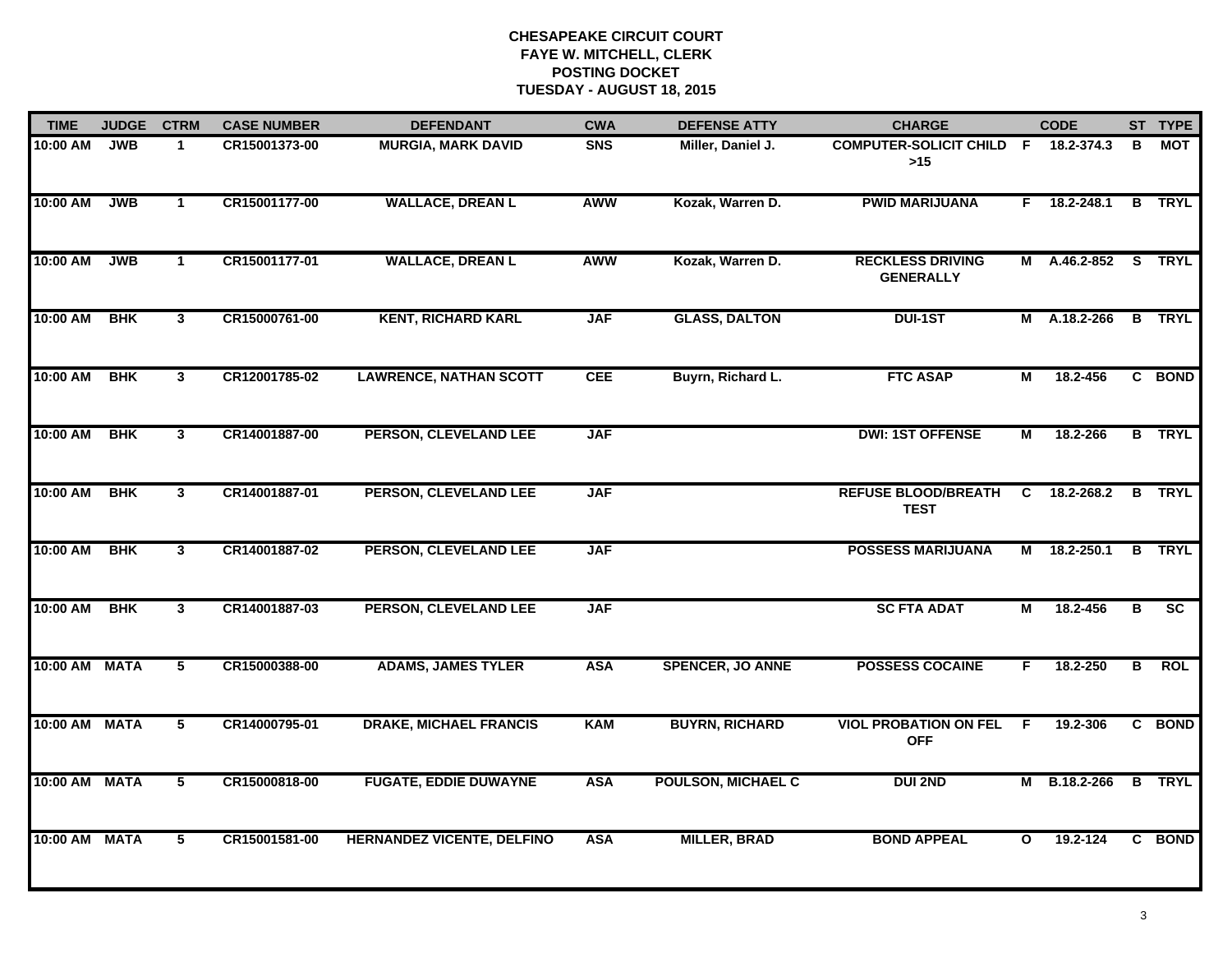| <b>TIME</b> | <b>JUDGE</b><br><b>CTRM</b> |   | <b>CASE NUMBER</b> | <b>DEFENDANT</b>            | <b>CWA</b> | <b>DEFENSE ATTY</b> | <b>CHARGE</b>                                      | <b>CODE</b> |                | ST TYPE       |
|-------------|-----------------------------|---|--------------------|-----------------------------|------------|---------------------|----------------------------------------------------|-------------|----------------|---------------|
| 10:00 AM    | <b>RDS</b>                  | 6 | CR15000501-00      | <b>PARSONS, HOLLIE LYNN</b> | <b>DAW</b> | Winn, A. Robinson   | <b>CREDIT CARD THEFT</b>                           | F.          | 18.2-192       | <b>B</b> TRYL |
| 10:00 AM    | <b>RDS</b>                  | 6 | CR15000501-01      | <b>PARSONS, HOLLIE LYNN</b> | <b>DAW</b> | Winn, A. Robinson   | <b>CREDIT CARD FRAUD-MISD M</b>                    |             | 18.2-195       | <b>B</b> TRYL |
| 10:00 AM    | <b>RDS</b>                  | 6 | CR15000501-02      | <b>PARSONS, HOLLIE LYNN</b> | <b>DAW</b> | Winn, A. Robinson   | <b>COMP FRAUD: OBTAIN</b><br><b>SERV &lt;\$200</b> |             | M 18.2-152.3   | <b>B</b> TRYL |
| 10:00 AM    | <b>RDS</b>                  | 6 | CR15000501-03      | <b>PARSONS, HOLLIE LYNN</b> | <b>DAW</b> | Winn, A. Robinson   | <b>CREDIT CARD FRAUD</b>                           | F.          | 18.2-195       | <b>B</b> TRYL |
| 10:00 AM    | <b>RDS</b>                  | 6 | CR15000501-04      | <b>PARSONS, HOLLIE LYNN</b> | <b>DAW</b> | Winn, A. Robinson   | <b>COMP FRAUD: OBTAIN</b><br><b>SERV &gt;\$200</b> |             | F 18.2-152.3   | <b>B</b> TRYL |
| 10:00 AM    | <b>RDS</b>                  | 6 | CR15000501-05      | <b>PARSONS, HOLLIE LYNN</b> | <b>DAW</b> | Winn, A. Robinson   | <b>CREDIT CARD THEFT</b>                           | F.          | 18.2-192       | <b>B</b> TRYL |
| 10:00 AM    | <b>RDS</b>                  | 6 | CR15000501-06      | <b>PARSONS, HOLLIE LYNN</b> | <b>DAW</b> | Winn, A. Robinson   | <b>CREDIT CARD FRAUD</b>                           | F.          | 18.2-195       | <b>B</b> TRYL |
| 10:00 AM    | <b>RDS</b>                  | 6 | CR15000501-07      | <b>PARSONS, HOLLIE LYNN</b> | <b>DAW</b> | Winn, A. Robinson   | <b>COMP FRAUD: OBTAIN</b><br><b>SERV &gt;\$200</b> | F.          | 18.2-152.3     | <b>B</b> TRYL |
| 10:00 AM    | <b>RDS</b>                  | 6 | CR15000501-08      | <b>PARSONS, HOLLIE LYNN</b> | <b>DAW</b> | Winn, A. Robinson   | <b>CREDIT CARD THEFT</b>                           | F           | 18.2-192       | <b>B</b> TRYL |
| 10:00 AM    | <b>RDS</b>                  | 6 | CR15000501-09      | <b>PARSONS, HOLLIE LYNN</b> | <b>DAW</b> | Winn, A. Robinson   | <b>CREDIT CARD FRAUD</b>                           | F.          | 18.2-195       | <b>B</b> TRYL |
| 10:00 AM    | <b>RDS</b>                  | 6 | CR15000501-10      | <b>PARSONS, HOLLIE LYNN</b> | <b>DAW</b> | Winn, A. Robinson   | <b>COMP FRAUD: OBTAIN</b><br><b>SERV &gt;\$200</b> |             | $F$ 18.2-152.3 | <b>B</b> TRYL |
| 10:00 AM    | <b>RDS</b>                  | 6 | CR15001487-00      | <b>WINSTON, BRIONDA D</b>   | <b>DAW</b> | <b>MARLE, SIMON</b> | <b>FORGE CHECK</b>                                 | F.          | 18.2-172       | <b>B</b> PLEA |
| 10:00 AM    | <b>RDS</b>                  | 6 | CR15001487-01      | <b>WINSTON, BRIONDA D</b>   | <b>DAW</b> | <b>MARLE, SIMON</b> | <b>UTTER FORGED CHECK</b>                          | F.          | 18.2-172       | <b>B</b> PLEA |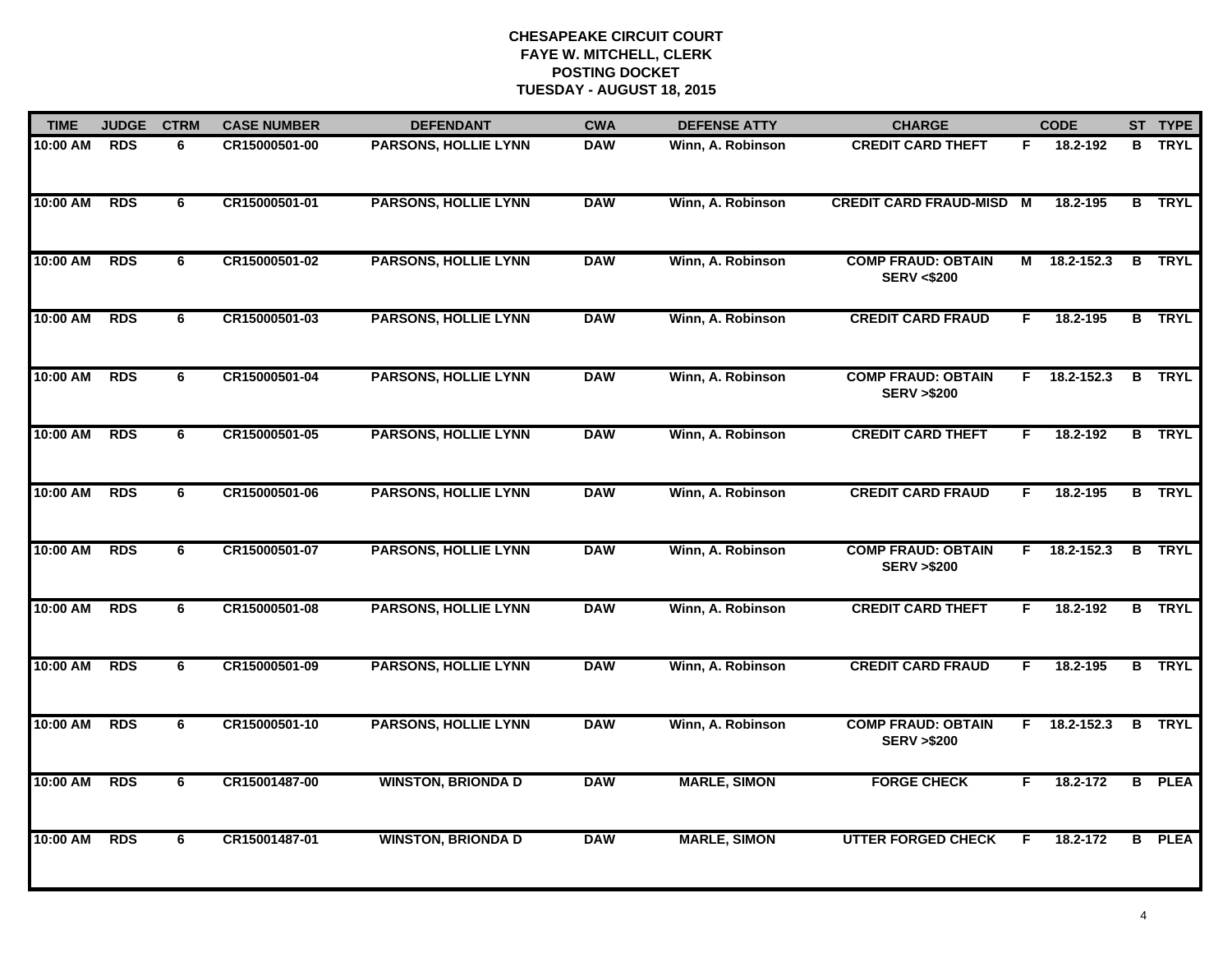| <b>TIME</b> | <b>JUDGE</b> | <b>CTRM</b><br><b>CASE NUMBER</b> |               | <b>DEFENDANT</b>               | <b>CWA</b> | <b>DEFENSE ATTY</b>     | <b>CHARGE</b>                                    | <b>CODE</b> |               |                | ST TYPE                  |
|-------------|--------------|-----------------------------------|---------------|--------------------------------|------------|-------------------------|--------------------------------------------------|-------------|---------------|----------------|--------------------------|
| 10:00 AM    | <b>RDS</b>   | 6                                 | CR15001487-02 | <b>WINSTON, BRIONDA D</b>      | <b>DAW</b> | <b>MARLE, SIMON</b>     | <b>OBTAIN MONEY BY FALSE</b><br><b>PRETENSE</b>  | - F         | 18.2-178      | B              | <b>PLEA</b>              |
| 10:00 AM    | <b>RDS</b>   | 6                                 | CR15001487-03 | <b>WINSTON, BRIONDA D</b>      | <b>DAW</b> | <b>MARLE, SIMON</b>     | <b>FORGE CHECK</b>                               | F.          | 18.2-172      | B              | <b>PLEA</b>              |
| 10:00 AM    | <b>RDS</b>   | 6                                 | CR15001487-04 | <b>WINSTON, BRIONDA D</b>      | <b>DAW</b> | <b>MARLE, SIMON</b>     | <b>UTTER FORGED CHECK</b>                        |             | 18.2-172      | B              | <b>PLEA</b>              |
| 10:00 AM    | <b>RDS</b>   | 6                                 | CR15001487-05 | <b>WINSTON, BRIONDA D</b>      | <b>DAW</b> | <b>MARLE, SIMON</b>     | <b>OBTAIN MONEY BY FALSE</b><br><b>PRETENSE</b>  | -F          | 18.2-178      |                | <b>B</b> PLEA            |
| 10:00 AM    | <b>RDS</b>   | 6                                 | CR15001287-00 | <b>WOLLETT, MATTHEW ALAN</b>   | <b>DAW</b> | <b>JONES, M COLSTON</b> | <b>DEFRAUD INNKEEPER</b>                         | F.          | 18.2-188      | B              | <b>TRYL</b>              |
| 10:00 AM    | <b>RDS</b>   | 6                                 | CR15001287-01 | <b>WOLLETT, MATTHEW ALAN</b>   |            |                         | <b>FTA-TRYL</b>                                  | М           | 18.2-456      | S.             | $\overline{\mathsf{sc}}$ |
| 02:00 PM    | <b>MATA</b>  | 5                                 | CR14000133-00 | <b>WRIGHT, LAQUAN MARQUALE</b> | <b>ASA</b> | <b>PLOTT, STEPHEN P</b> | <b>MURDER</b>                                    | F.          | $18.2 - 32$   |                | C SENR                   |
| 02:00 PM    | <b>MATA</b>  | 5                                 | CR14000133-01 | <b>WRIGHT, LAQUAN MARQUALE</b> | <b>ASA</b> | <b>PLOTT, STEPHEN P</b> | FIREARM: USE IN COMM OF F<br><b>MURDER</b>       |             | $18.2 - 53.1$ | $\overline{c}$ | <b>SENR</b>              |
| 02:00 PM    | <b>MATA</b>  | 5                                 | CR14000133-02 | <b>WRIGHT, LAQUAN MARQUALE</b> | <b>ASA</b> | <b>PLOTT, STEPHEN B</b> | <b>FIREARM POSS BY NON-</b><br><b>VIOL FELON</b> |             | 18.2-308.2    | C              | MOT                      |